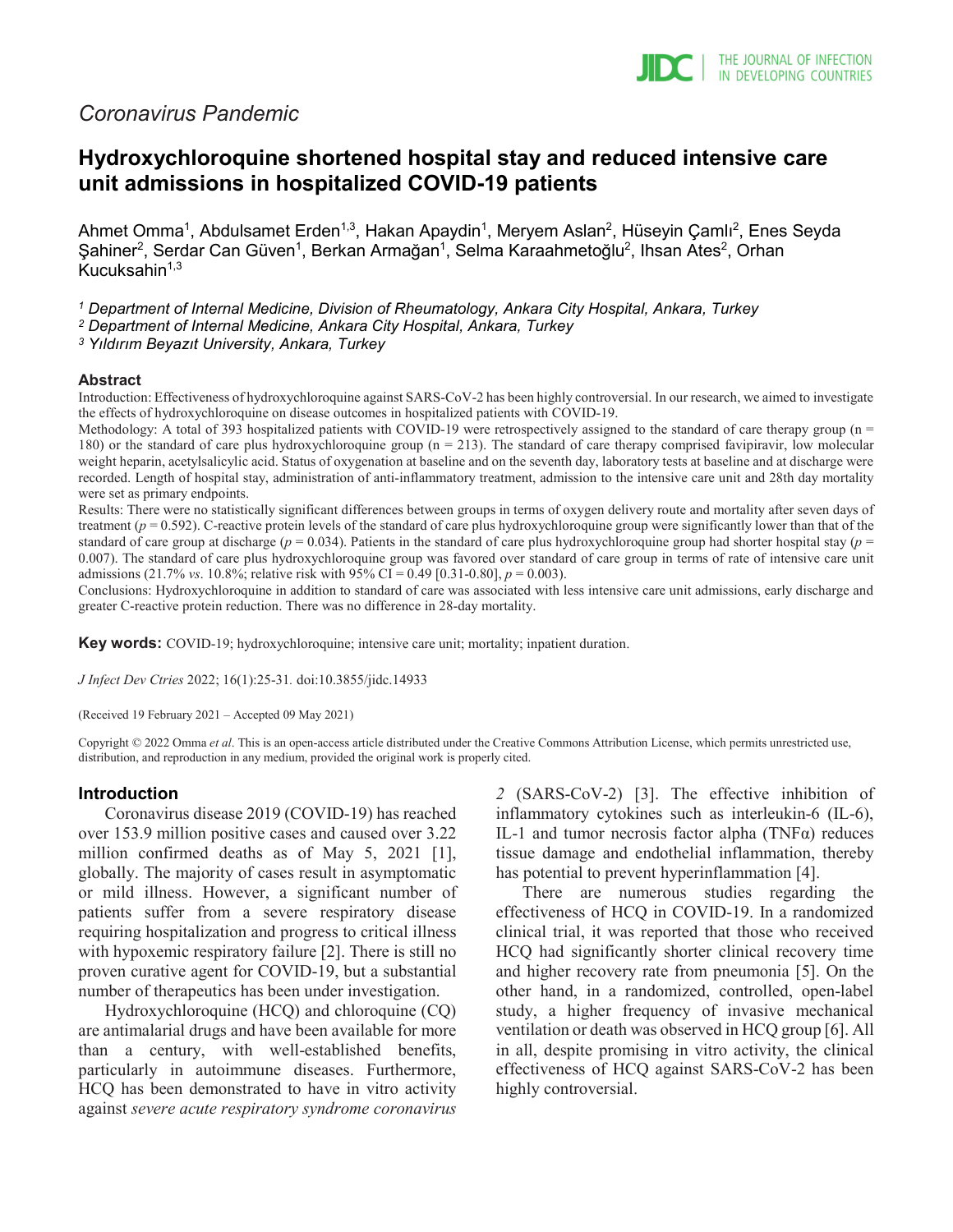In this study, we aimed to further evaluate possible benefits of HCQ when administered additionally to standard of care (SOC) therapy in COVID-19 by investigating rates of intensive care unit (ICU) admissions, anti-inflammatory treatment administrations, length of hospital stay and 28-day mortality.

## **Methodology**

In this retrospective, cohort study, adult cases who were admitted to Ankara City Hospital, internal medicine inpatient clinic with a diagnosis of COVID-19 between April 1 and December 31, 2020 were evaluated. COVID-19 diagnosis was confirmed in presence of a positive SARS-CoV-2 real-time reverse transcription polymerase chain reaction (RT-PCR) test from nasopharyngeal swab.

Data regarding patient demographics, disease course and administered medications were collected from hospital database using a standardized case-report form. All data was saved by the same physicians (HÇ and MA). Patient demographics, comorbid diseases, vital signs and symptoms of COVID-19 on admission, status of oxygenation at baseline and on the seventh day, laboratory parameters at baseline and at discharge were recorded. Length of hospital stay, administration of anti-inflammatory treatment, admission to the ICU and 28th day mortality were set as primary endpoints. Age under 18 years, pregnancy, lactation, immediate need for invasive mechanical ventilation on admission and vasopressor need on admission to maintain median arterial pressure over 65 mmHg were set as exclusion criteria.

SOC comprised favipiravir, low molecular weight heparin and acetylsalicylic acid. Patients who

Covid-19 patients ( $n = 535$ ) Enrollment Excluded  $(n = 142)$ - Not meeting inclusion criteria  $(n = 104)$ - Incomplete data  $(n = 38)$ Covid-19 patients  $(n = 393)$ Allocation SOC Group SOC plus HCQ Group  $(n = 180)$  $(n = 213)$ Analysis Analysed Analysed  $(n = 180)$ <br>Baseline, 7<sup>th</sup> day, discharge  $(n = 213)$ <br>Baseline, 7<sup>th</sup> day, discharge

**Figure 1.** Flow chart of the study.

HCQ: hydroxychloroquine; SOC: standard of care.

additionally received HCQ were grouped as SOC plus HCQ group. All treatments have been initiated on the first day of hospitalization. Demographic, laboratory, clinical data and endpoints were compared between groups. The general approach in treatment of COVID-19 in our clinic was determined by Turkish Health Ministry guidelines [7]. Accordingly, HCQ was generally administered with a dose of 400 mg/day without loading for five days (continued for 10 days in severe cases) and avoided in patients with a history of allergy to HCQ, retinopathy, cirrhosis, glucose-6 phosphate dehydrogenase (G6PD) deficiency, in patients with ventricular arrhythmia and elongated corrected QT interval (> 500 msec) in electrocardiography on admission and in patients who rejected HCQ. HCQ is added to the SOC group if there is no contraindications or patient disclaimer.

### *Statistical analysis*

Statistical analyses were made using Statistical Package for the Social Sciences version 22 (SPSS Inc., Chicago, IL, USA). Normality of variables were investigated by visual (histogram and probability graphics) and analytical methods (Kolmogorov-Smirnov test). Descriptive statistics were presented either with median and interquartile range (IQR) or mean  $\pm$  standard deviation, according to normality. Categorical variables were presented with number and percentages. The Mann-Whitney-U test or the Studentt test was used for comparison of continuous variables according to normality. For the evaluation of categorical variables, the Pearson's Chi-Squared test and Fisher's final test were used. Relative risk (RR) values and their 95% CI were calculated through crosstabs. *p* values < 0.05 were considered statistically significant.

All procedures in this study were approved by Ankara City Hospital Ethics Committee and were therefore performed in accordance with the ethical standards laid down in the 1964 Declaration of Helsinki and its later amendments (IRB no. E2-20-94).

### **Results**

Three hundred and ninety-three patients (183 females, 210 male) were included in the study. The patients' flow diagram is presented in Figure 1. A total of 180 patients received SOC therapy and 213 patients received SOC plus HCQ. There were no significant differences between the groups at baseline except the presence of fever  $(p = 0.032)$ . Baseline demographic and clinical characteristics of the patients were presented in Table 1.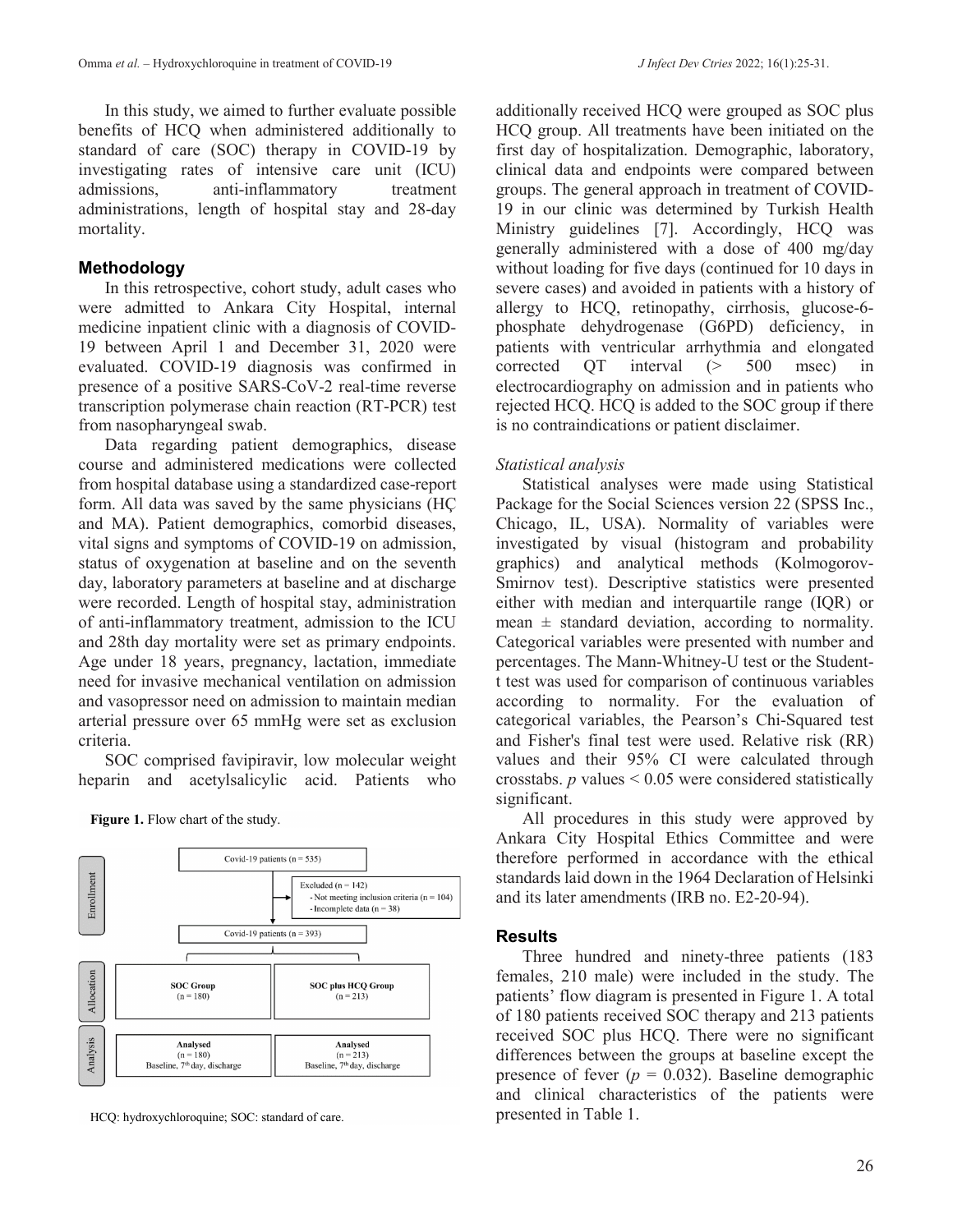| <b>Characteristics</b> | SOC (n = 180), n $(\frac{9}{6})$ | SOC plus HCQ $(n = 213)$ , n<br>$\frac{6}{2}$ | <i>p</i> value |  |
|------------------------|----------------------------------|-----------------------------------------------|----------------|--|
| Male sex               | 97(53.9)                         | 113(53.1)                                     | 0.868          |  |
| Age (years), mean (SD) | 63.9(15.1)                       | 62.7(14.3)                                    | 0.46           |  |
| Cough                  | 93 (51.7)                        | 103(48.4)                                     | 0.513          |  |
| Fever                  | 54 (30)                          | 86 (40.4)                                     | $0.032*$       |  |
| Dyspnea                | 88 (48.9)                        | 120(56.3)                                     | 0.14           |  |
| Headache               | 15(8.3)                          | 23(10.8)                                      | 0.41           |  |
| Back Pain              | 9(5.0)                           | 6(2.8)                                        | 0.26           |  |
| Arthralgia             | 9(5.0)                           | 21(9.9)                                       | 0.071          |  |
| Myalgia                | 86 (47.8)                        | 106(49.8)                                     | 0.695          |  |
| Nausea and vomiting    | 39(21.7)                         | 54 (25.4)                                     | 0.392          |  |
| Anosmia                | 4(2.2)                           | 13(6.1)                                       | 0.06           |  |
| Ageusia                | 17(9.4)                          | 29(13.6)                                      | 0.20           |  |
| Hypertension           | 106(58.9)                        | 105(49.3)                                     | 0.068          |  |
| Diabetes               | 63 (35)                          | 58 (27.2)                                     | 0.096          |  |
| Asthma                 | 12(6.7)                          | 22(10.3)                                      | 0.198          |  |
| COPD                   | 15(8.3)                          | 11(5.2)                                       | 0.208          |  |
| <b>CHD</b>             | 60 (33.2)                        | 62(29.1)                                      | 0.367          |  |
| Renal disease          | 36(20.1)                         | 30 (16.8)                                     | 0.112          |  |

#### **Table 1.** Demographic and clinical characteristics of the patients at baseline.

SOC: Standard of care; HCQ: Hydroxychloroquine; CHD: Coronary heart disease; COPD: Chronic obstructive pulmonary disease; \* *p* < 0.05.

Table 2. Comparison of type of oxygen delivery and death between groups at baseline and on 7<sup>th</sup> day of treatment.

|                                                                 | <b>SOC</b>  | SOC plus        | <i>p</i> value | <b>SOC</b>  | SOC plus               | $p$ value |
|-----------------------------------------------------------------|-------------|-----------------|----------------|-------------|------------------------|-----------|
|                                                                 | $(n = 180)$ | <b>HCQ</b>      |                | $(n = 180)$ | <b>HCQ</b>             |           |
|                                                                 |             | $(n = 213)$     |                |             | $(n = 213)$            |           |
|                                                                 |             | <b>Baseline</b> |                |             | $7th$ day of treatment |           |
| Without oxygen supplement, $n$ (%)                              | 70 (38.9)   | 79 (37.1)       | 0.342          | 99 (55)     | 132(62)                | 0.592     |
| Nasal cannula or facemask, n (%)                                | 108(60)     | 124(58.2)       |                | 65(36.1)    | 62(29.1)               |           |
| High flow nasal cannula, $n$ (%)                                | 2(1.1)      | 8 (3.8)         |                | 5(2.8)      | 7(3.3)                 |           |
| NIMV, $n$ $\left(\frac{9}{6}\right)$                            | 0(0)        | 1(0.5)          |                | 2(1.1)      | 1(0.5)                 |           |
| Invasive mechanical ventilation, $n$ $\left(\frac{9}{0}\right)$ | 0(0)        | 1(0.5)          |                | 8(4.4)      | 8(3.8)                 |           |
| Death, $n$ $\left(\frac{9}{6}\right)$                           | 0(0)        | 0(0)            |                | 1(0.6)      | 3(1.4)                 |           |

SOC: Standard of care; HCQ: Hydroxychloroquine; NIMV: Non-invasive mechanical ventilation.

#### **Table 3.** Comparison of the laboratory parameters between groups at baseline and on discharge.

|                                    | <b>SOC</b><br><b>SOC</b> plus |                 | <b>SOC</b><br>$p$ value | <b>SOC</b> plus HCQ |                  |                |
|------------------------------------|-------------------------------|-----------------|-------------------------|---------------------|------------------|----------------|
|                                    | $(n = 180)$                   | $HCO (n = 213)$ |                         | $(n = 180)$         | $(n = 213)$      | <i>p</i> value |
|                                    |                               | <b>Baseline</b> |                         |                     | <b>Discharge</b> |                |
| Creatinine $(mg/dL)$               | 1.0(0.71)                     | 0.96(0.4)       | 0.293                   | 0.94(0.6)           | 0.94(0.47)       | 0.740          |
| AST (U/L)                          | 32(28)                        | 37(30)          | $0.043*$                | 29(23.7)            | 31(25)           | 0.315          |
| ALT(U/L)                           | 25(28)                        | 31(28)          | $0.027*$                | 37.5(45)            | 41.5(37.5)       | 0.086          |
| LDH (U/L)                          | 301 (180)                     | 310 (154)       | 0.594                   | 290(153)            | 278 (132)        | 0.449          |
| $CRP$ (mg/L)                       | 59 (111)                      | 66(103)         | 0.603                   | 10(24.8)            | 8 (15)           | $0.034*$       |
| $ESR$ (mm/h)                       | 41.5(30.5)                    | 38 (36.5)       | 0.523                   | 27(35.5)            | 27.5(31.7)       | 0.996          |
| Ferritin concentration $(\mu g/L)$ | 249 (564)                     | 295 (519)       | 0.783                   | 295 (572)           | 296 (492)        | 0.532          |
| WBC (per $mm3$ )                   | 5.7(3.3)                      | 6.3(3.7)        | 0.078                   | 7.7(5.1)            | 8.1(5.03)        | 0.389          |
| Lymphocyte (per $mm3$ )            | 0.96(0.65)                    | 1.05(0.7)       | 0.071                   | 1.25(1.01)          | 1.35(1.1)        | 0.603          |
| Albumin $(g/L)$                    | 40(5.92)                      | 39.1(6)         | $0.047*$                | 35.1(8.2)           | 35.8 (7.6)       | 0.082          |
| $CK$ (U/L)                         | 92(114)                       | 89 (125)        | 0.812                   | 34 (37)             | 37(37.2)         | 0.646          |
| D-Dimer $(mg/L)$                   | 0.83(1.32)                    | 0.89(1.4)       | 0.976                   | 0.66(1.3)           | 0.73(0.7)        | 0.631          |
| Fibrinogen concentration $(g/L)$   | 4.6(1.8)                      | 4.7(2.2)        | 0.213                   | 3.6(1.6)            | 3.6(1.3)         | 0.553          |

SOC: Standard of care; HCQ: Hydroxychloroquine; ESR: Erythrocyte sedimentation rate; CRP: C-reactive protein; WBC: White blood cell count; AST: Serum aspartate aminotransferase; ALT; Serum alanine aminotransferase; LDH: Lactate dehydrogenase; CK: Creatine kinase; g/L: gram/liter; mg/L: milligram/liter; mm: millimeter; U/L: units/liter; µg/L: micrograms/liter; mm/h: millimeters per hour. All laboratory parameters have been calculated as median (interquartile range).  $* p < 0.05$ .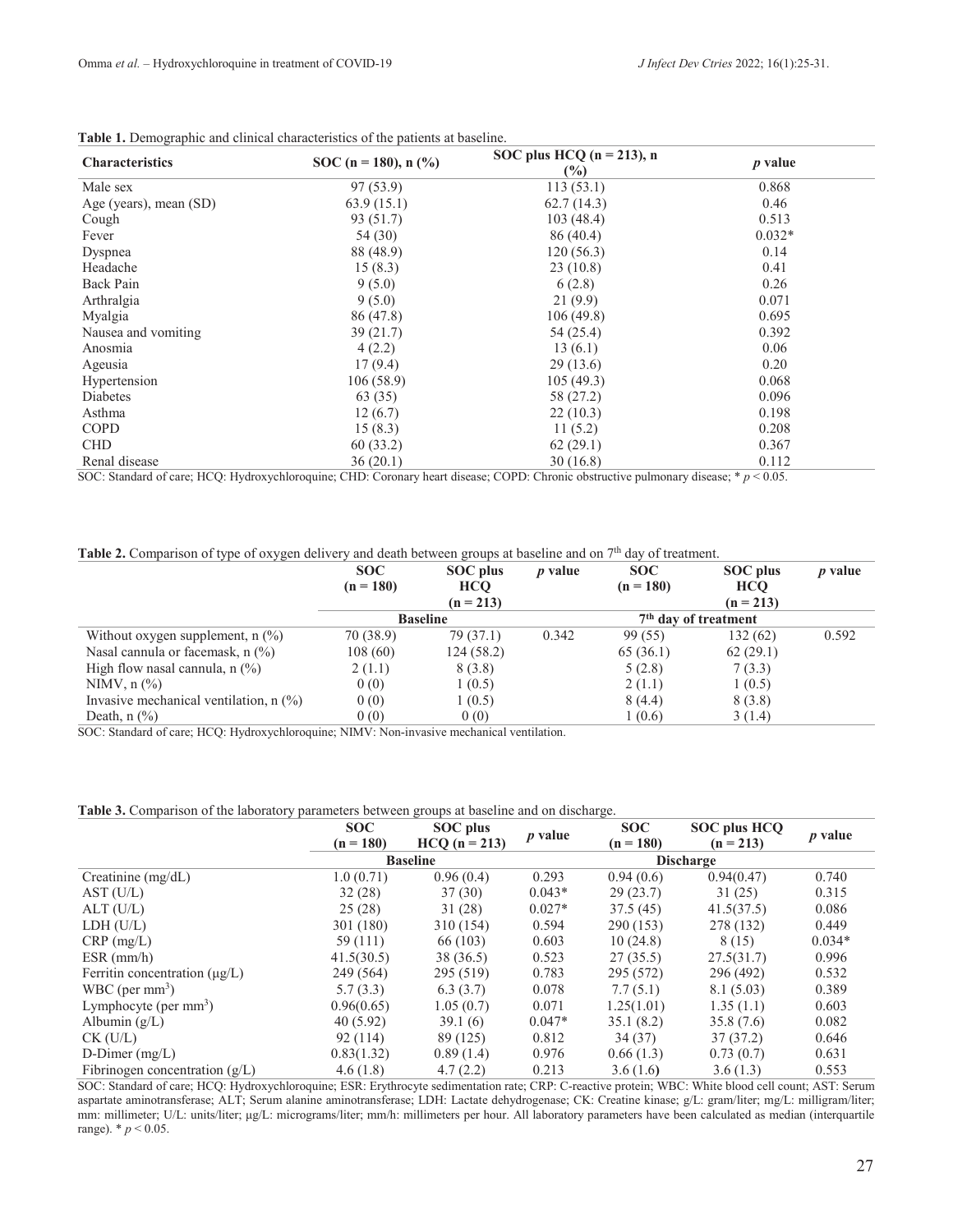**Table 4.** Demographic and clinical characteristics of the death patients at baseline.

| <sup>0</sup> 1<br><b>Characteristics</b> | SOC (n = 20), n $(\frac{9}{6})$ | SOC plus HCQ ( $n = 17$ ), $n$ (%) | <i>p</i> value |  |
|------------------------------------------|---------------------------------|------------------------------------|----------------|--|
| Male sex                                 | 14(70)                          | 10(58.8)                           | 0.478          |  |
| Age (years), mean (SD)                   | 73.5 (15.6)                     | 75.1(10.5)                         | 0.892          |  |
| Cough                                    | 10(50)                          | 11(64.7)                           | 0.368          |  |
| Fever                                    | 10(50)                          | 7(41.2)                            | 0.591          |  |
| Dyspnea                                  | 12(60)                          | 16(94.1)                           | $0.023*$       |  |
| Myalgia                                  | 4(20)                           | 5(29.4)                            | 0.506          |  |
| Nausea and vomiting                      | 5(25)                           | 4(23.5)                            |                |  |
| Anosmia                                  | 0(0)                            | 1(5.9)                             | 0.459          |  |
| Ageusia                                  | 2(10)                           | 3(17.6)                            | 0.498          |  |
| Hypertension                             | 16(80)                          | 11(64.7)                           | 0.297          |  |
| Diabetes                                 | 6(30)                           | 9(52.9)                            | 0.157          |  |
| Asthma                                   | 1(5)                            | 3(17.6)                            | 0.217          |  |
| <b>COPD</b>                              | 5(25)                           | 2(11.8)                            | 0.306          |  |
| <b>CHD</b>                               | 13 (65)                         | 10(58.8)                           | 0.699          |  |
| Renal disease                            | 9(45)                           | 4(23.5)                            | 0.173          |  |

SOC: Standard of care; HCQ: Hydroxychloroquine; CHD: Coronary heart disease; COPD: Chronic obstructive pulmonary disease. \* *p* < 0.05.

The status of oxygenation and rates of mortality of the groups at baseline and on the  $7<sup>th</sup>$  day of treatment were given in Table 2. No significant differences between groups regarding type of oxygenation and rate of mortality at baseline and on  $7<sup>th</sup>$  day of treatment ( $p =$ 0.342,  $p = 0.592$ , respectively) were observed.

There were no significant differences between the groups regarding laboratory parameters at baseline except for transaminases and albumin (AST, ALT, albumin;  $p = 0.043$ ,  $p = 0.027$ ,  $p = 0.047$ , respectively). C-reactive protein (CRP) levels of the SOC plus HCQ group were significantly lower than that of the SOC group at discharge  $(p = 0.034)$ . Comparison of the laboratory parameters between the groups at baseline and on discharge were presented in Table 3.

Demographic and clinical characteristics of SOC and SOC plus HCQ recipients with mortality were given in Table 4. There was no significant difference in age and comorbidities. Dyspnea on admission was significantly more frequent in patients who received SOC plus HCQ treatment compared to the SOC group in deceased patients (16 [94.1] *vs*. 12 [60], *p* = 0.023).

Primary endpoints are presented in Table 5. Death at 28 days occurred in 20 of 180 patients (11.1%) in the SOC group and in 17 of 213 patients (8%) in the SOC plus HCQ group without significant difference between groups (relative risk with 95% CI = 0.71 [0.38-1.32], *p*   $= 0.29$ ). Patients in the SOC plus HCQ group had a shorter hospital stay than the SOC group: median (IQR), 10 (7) days *vs*. 12 (1.5) days, *p* = 0.007. SOC plus HCQ group was favored over SOC for ICU admission (21.7% days *vs*. 10.8%; relative risk with 95% CI = 0.49 [0.31-0.80],  $p = 0.003$ ).

#### **Discussion**

Our results demonstrated SOC with HCQ is associated with less intensive care unit admissions, early discharge and greater CRP reduction compared to the SOC group. There was no difference in 28-day mortality.

To date, different and contradictious clinical results have been reported in randomized, controlled studies evaluating HCQ for COVID-19 treatment. In a randomized, controlled, open-label study conducted by the RECOVERY group, 1,561 patients were randomized to receive HCQ and 3,155 patients to usual care. In the hydroxychloroquine group, patients received HCQ with a loading dose (total dose, 800 mg) at baseline and, which was followed by 400 mg daily for the next nine days or until discharge. Death within 28 days occurred in 421 patients (27.0%) in the HCQ group and in 790 (25.0%) in the usual-care group. Rate of invasive mechanical ventilation or death during follow-up was increased in HCQ group (30.7% *vs*. 26.9%). As a result, among patients hospitalized with COVID-19, additional HCQ did not seem to be beneficial [6]. In another multicenter, randomized controlled trial from Egypt, 194 patients with a

**Table 5.** Evaluation of the patients' outcome between the groups.

| <b>Outcome</b>                                                        | $SOC (n = 180)$ | SOC plus HCQ $(n =$<br>213) | <i>p</i> value |
|-----------------------------------------------------------------------|-----------------|-----------------------------|----------------|
| Inpatient duration (days), median (IQR)                               | 12(10.5)        | 10(7)                       | $0.007*$       |
| Need to anti-inflammatory treatment, $n$ $\left(\frac{\%}{\%}\right)$ | 116(64.4)       | 141 (66.2)                  | 0.716          |
| Intensive care unit admission, $n$ $\left(\frac{9}{6}\right)$         | 39(21.7)        | 23(10.8)                    | $0.003*$       |
| 28-day mortality, $n$ (%)                                             | 20(11.1)        | 17(8.0)                     | 0.29           |
| * $p < 0.05$ .                                                        |                 |                             |                |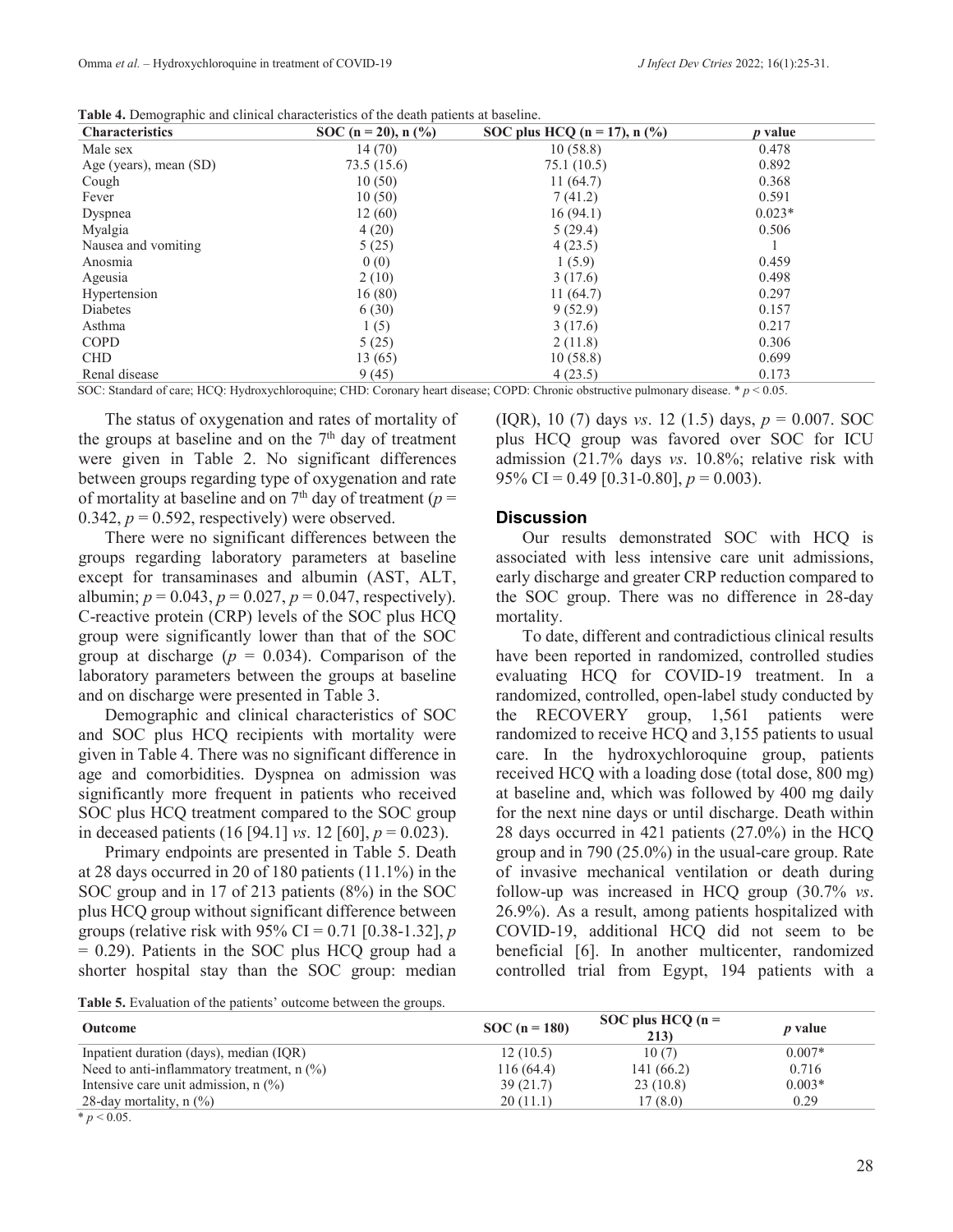diagnosis of COVID-19 were equally randomized into two treatment arms; 97 receiving HCQ plus standard care and 97 receiving standard care alone. HCQ was initiated 800 mg on first day followed by 200 mg twice daily for 15 days. The primary endpoints were recovery within 28 days, the need for mechanical ventilation or death. Overall mortality did not differ between the two groups, as six patients (6.2%) died in the HCQ group and 5 (5.2%) in the control group. It was demonstrated that HCQ treatment was not significantly associated with reduced mortality in COVID-19 patients [8]. In a large-scale observational study of 1,376 COVID-19 patients in New York, 58.9% of them received 600 mg of HCQ twice on day 1 and then 400 mg per day for an average of 5 days. However, administration of HCQ was not associated with composite intubation or death endpoint (hazard ratio = 1.04;  $95\%$  CI = 0.82, 1.32) [9]. On the contrary, in a large-scale observational study conducted on 2,541 COVID-19 patients, it was demonstrated that HCQ administration resulted in a 66% reduction in in-hospital mortality [10]**.**  Furthermore, in a retrospective observational multicenter study of 8910 hospitalized patients with COVID-19, in which 4542 received HCQ as monotherapy (a total of 2,400 mg over 5 days) in addition to supportive care while 3533 received supportive care alone, a reduced mortality rate was observed in HCQ group (17.7 % *vs*. 27.1 %). Compared to supportive care alone, low-dose HCQ monotherapy was independently associated with lower mortality in hospitalized patients with COVID-19 [11]. Our results did not demonstrate a reduction in 28-day mortality with additional HCQ.

In a single-center, retrospective, observational study from our country, rates of admission to ICU in mild/moderate COVID-19 patients treated with HCQ, favipiravir, and HCQ plus favipiravir were investigated. A total of 824 patients were evaluated, with HCQ, favipiravir and HCQ plus favipiravir groups consisting 604, 100 and 120 patients, respectively. HCQ group received 800 mg HCQ on day 1 and 400 mg on days 2– 5, favipiravir group received 3200 mg favipiravir on day 1 and 1200 mg on days 2–5, favipiravir plus HCQ group received 800 mg HCQ plus 3200 mg favipiravir on day and 400 mg HCQ plus 1200 mg favipiravir on days 2-5. Results of this study revealed that HCQ with or without favipiravir therapy was associated with a reduced risk of ICU admission in adult patients with mild to moderate COVID-19 compared to favipiravir alone [12]**.** Similarly, our study demonstrated that standard of care plus HCQ treatment was associated with less ICU admission compared to standard of care alone.

In SOLIDARITY trial, in 11,330 patients from 405 centers and 30 countries, effects of different therapeutic agents including remdesivir (2,750 patients), hydroxychloroquine (954 patients), lopinavir without interferon (1,411 patients), lopinavir plus interferon (651 patients), interferon (1,412 patients) and no trial drugs (4,088 patients) were evaluated. The HCQ regimen was two 800 mg administrations with six-hour interval followed by 800 mg for 10 days. None of the agents were reported to reduce mortality and hospital stay in general or in any subgroup [13]. In our study additional HCQ administration was associated with shorter hospital stay.

HCQ and CQ are used in the treatment of many rheumatic diseases such as rheumatoid arthritis and lupus erythematosus besides malaria due to antiinflammatory and immunomodulatory effects. Typical innate immune response against SARS-CoV-2 is associated with suppressed type I interferon. Toll-like receptor (TLR) 7 plays a substantial role in recognition of SARS-CoV-2 genome and initiation of the innate immune response [14]. By increasing endosomal pH, HCQ decreases the affinity of TLR 7 and TLR 9 for viral RNA, possibly hampering proinflammatory cytokine release including type I interferon, IL-6, and IL-12 [15]. With the inhibition of endosome acidification, HCQ also interferes antigen processing and presentation, which alters both T cell and B cell responses, therefore affecting both adaptive and innate immunity. Treatment with CQ/HCQ reduces the number of proliferating T cells and limits differentiation towards T helper (Th) 1 and Th17 [16]. Reduced antigen presentation further limits IL-6 and TNFα expression by decreased induction of CD4 Th cells [17]**.** Through these immunomodulatory mechanisms HCQ has potential to prevent progression to severe disease with excessive inflammatory responses by limiting cytokine release. In addition, post-COVID-19 syndrome is an emerging problem in disease survivors, since the infection has also been linked with development of a prolonged inflammatory state and related clinical manifestations. In a case series which evaluated this so-called "post-COVID inflammation syndrome", non-specific inflammation and post-viral arthritis were defined in three cases and vasculitis causing central retinal artery occlusion in another case. The short-term administration of nonsteroidal anti-inflammatory drugs and HCQ has been found to be beneficial for alleviating symptoms [18]. In our study, significantly lower CRP levels were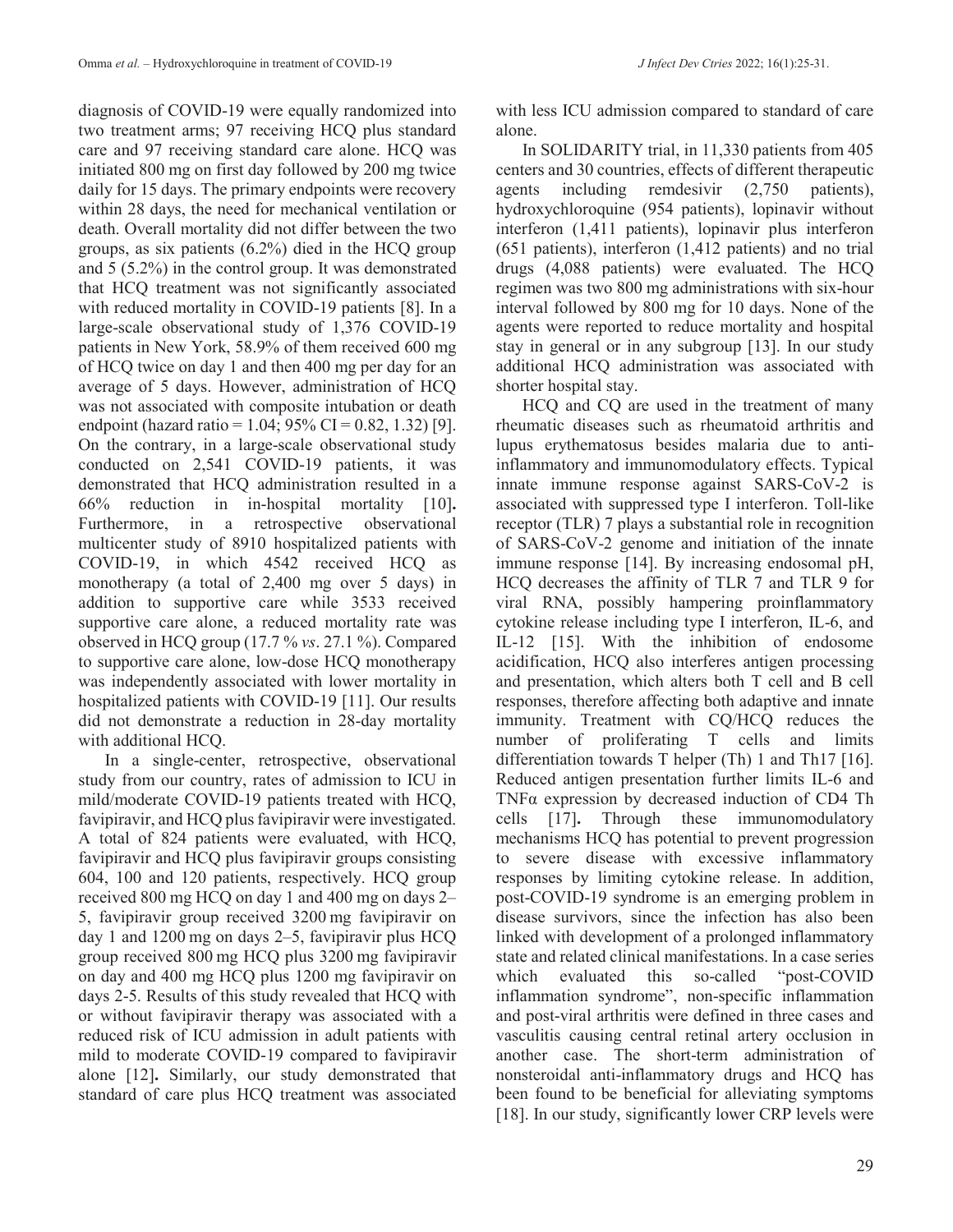observed at discharge in HCQ group suggesting a better control of inflammation and a potential to reduce the risk of developing post-COVID syndrome can be speculated.

Different treatment doses were used in randomized studies of HCQ and CQ. In a randomized double-blind pre-clinical study conducted in Brazil, participants received high dose CQ (600mg CQ twice daily for 10 days, or 12 grams total) or low dose CQ (450mg for 5 days, twice daily on the first day only or total dose 2.7 grams).. Additionally, all patients were treated with ceftriaxone and azithromycin. QT interval elongation was observed 25% more in high dose CQ arm. Mortality rate was also higher in the high dose group. The study was halted due to safety concerns and no clear benefit with higher CQ doses [19]**.** Excessive doses of CQ were possibly associated with higher mortality. General approach in our inpatient clinic for COVID-19 treatment comprises administration of HCQ with a daily dose of 400 mg for five days without loading, which may be continued for ten days according in severe cases, with a far less cumulative antimalarial dose.

HCQ and CQ are generally considered as safe drugs. The most common side effects include gastrointestinal symptoms, itching, and dermatological changes [20]. COVID-19 has been reported to affect heart tissue, and besides, some safety concerns have arisen regarding life-threatening side effects such as cardiac arrhythmias during the pandemic, especially when HCQ is combined with certain other medications. [19]. The RECOVERY and SOLIDARITY trials reported that HCQ at a study dose of 9,200-9,600 mg for 10 days had no benefit in hospitalized patients with COVID-19 [6,13]. Inappropriate and excessive dosing regimens and multidrug combinations which have been used during the pandemic are likely to be responsible for these adverse events. Chronic administration of HCQ for rheumatological disorders has not been associated with major safety signals after decades of use. No association was found between QTc length and hydroxychloroquine use in a total of 681 SLE and RA patients without clinical cardiovascular disease (CVD) [21]. In addition, in our study, no difference was found in terms of cardiac disease history in the comparison of patients who died under SOC and SOC plus HCQ groups [5 (25) *vs*. 2 (11.8), *p* = 0.306].

Our trial has several limitations. In addition to the retrospective nature of the study and lack of randomization, most prominent limitation seems to be the absence of a comprehensive evaluation of adverse events, particularly cardiac side effects. However, no

differences were shown between the groups in terms of overall mortality and changes in liver kidney function. Since the clinical course of COVID-19 is highly variable, the efficacy of HCQ should be evaluated in multi-center studies, alone or in combination with other drugs, and in larger populations at different doses and durations.

In conclusion, our study suggests less admission to the ICU, shorter hospital stay and lower CRP levels at discharge with HCQ when administered in addition to the standard of care in COVID-19 patients. To date, no curative agent or treatment protocol has been defined for COVID-19. Increased demand for hospitalization and ICU admission has become one of the most crucial aspects of the pandemic, therefore shortening the hospital stay and decreasing ICU admission rate by HCQ can make a significant contribution to overall patient care and management. Place of HCQ in management of post-COVID inflammatory syndromes may be considered as a research topic for future trials since better control of inflammation was obtained with HCQ.

## **References**

- 1. World Health Organization (WHO) (2020) Coronavirus disease (COVID-19) weekly epidemiological update and weekly operational update. Available: https://www.who.int/emergencies/diseases/novel-coronavirus-2019/situation-reports. Accessed 26 December 2020.
- 2. Verity R, Okell LC, Dorigatti I, Winskill P, Whittaker C, Imai N, Cuomo-Dannenburg G, Thompson H, Walker PGT, Fu H, Dighe A, Griffin JT, Baguelin M, Bhatia S, Boonyasiri A, Cori A, Cucunubá Z, FitzJohn R, Gaythorpe K, Green W, Hamlet A, Hinsley W, Laydon D, Nedjati-Gilani G, Riley S, van Elsland S, Volz E, Wang H, Wang Y, Xi X, Donnelly CA, Ghani AC, Ferguson NM (2020) Estimates of the severity of coronavirus disease 2019: a model-based analysis. Lancet Infect Dis 20: 669-677.
- 3. Yao X, Ye F, Zhang M, Cui C, Huang B, Niu P, Liu X, Zhao L, Dong E, Song C, Zhan S, Lu R, Li H, Tan W, Liu D (2020) In vitro antiviral activity and projection of optimized dosing design of hydroxychloroquine for the treatment of severe acute respiratory syndrome coronavirus 2 (SARS-CoV-2). Clin Infect Dis 71: 732-739.
- 4. Jang CH, Choi JH, Byun MS, Jue DM (2006) Chloroquine inhibits production of TNF- $\alpha$ , IL-1 $\beta$  and IL-6 from lipopolysaccharide-stimulated human monocytes/macrophages by different modes. Rheumatology 45: 703-710.
- 5. Chen Z, Hu J, Zhang Z (2020) Efficacy of hydroxychloroquine in patients with COVID-19: results of a randomized clinical trial. MedRxiv preprint 2020.03.22.20040758
- 6. RECOVERY Collaborative Group, Horby P, Mafham M, Linsell L, Bell JL, Staplin N, Emberson JR, Wiselka M, Ustianowski A, Elmahi E, Prudon B, Whitehouse T, Felton T, Williams J, Faccenda J, Underwood J, Baillie JK, Chappell LC, Faust SN, Jaki T, Jeffery K, Lim WS, Montgomery A, Rowan